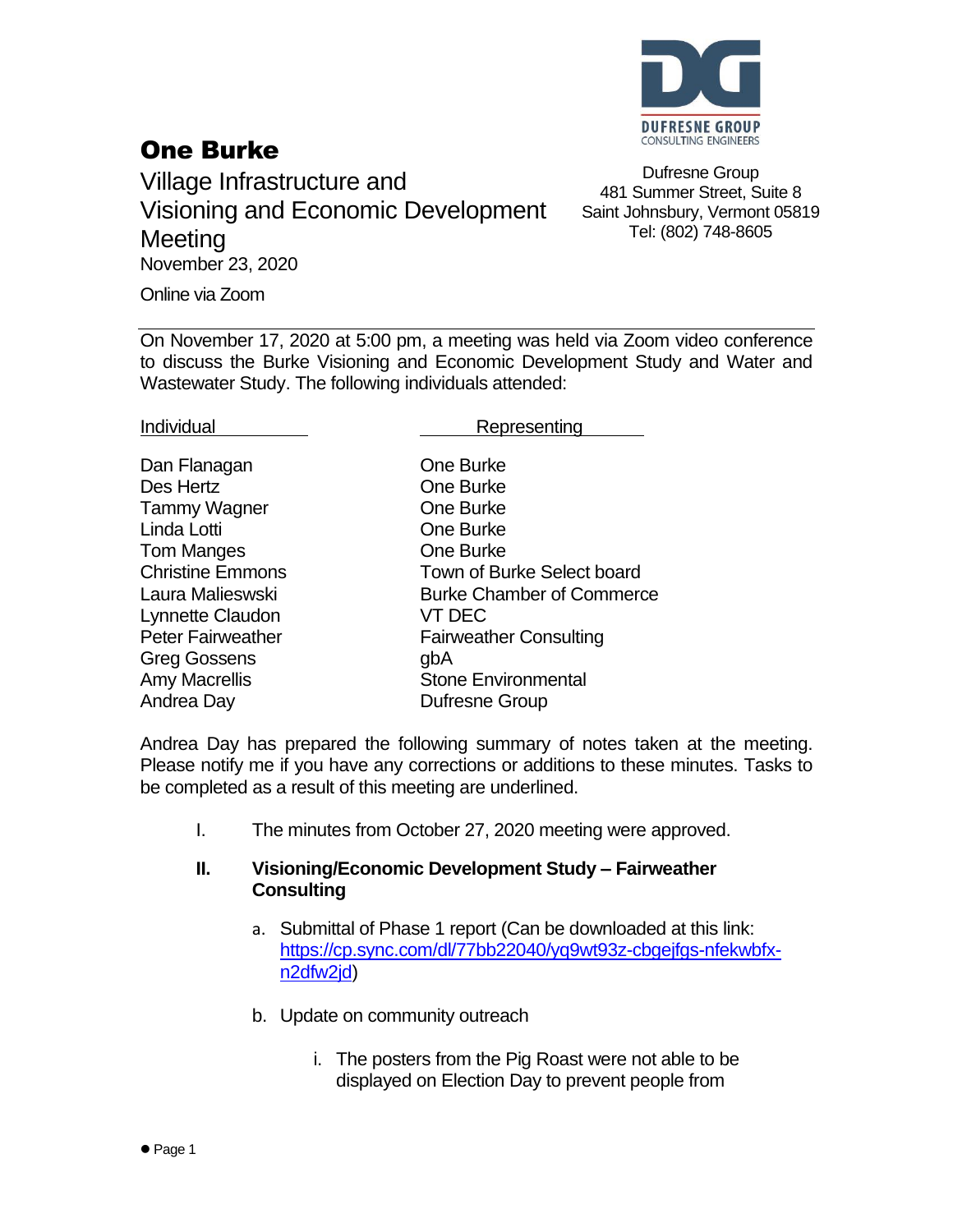congregating. They also were not displayed at the Town office since meetings are likely going remote and the office won't be open to the public.

- ii. A survey containing the same information as the posters was prepared by Peter in Survey Monkey. After the meeting Laura shared the Survey Monkey survey on the Burke social media accounts.
- iii. Peter asked the best way to present the draft report to the community. Suggestions included to have Mike Harris share the report with the Burke resident email list he is developing. A community zoom meeting was also suggested.
- c. Update on outreach to landlords & next steps on contacting them
	- **i. Linda will coordinate with Mike on outreach to landowners.**
	- ii. It may be difficult to coordinate with the owners of some properties due to outstanding zoning issues.
	- iii. A study of property potential may be partially funded through a grant from the VT Preservation Trust.
	- iv. The approach to landowners needs to be made showing the potential as a positive outcome for the landowner and Village.
	- **v. Peter will contact Ben Doyle of the Preservation Trust of VT to discuss attendance at the next meeting (week of Dec 14-18) to discuss potential funding for properties in the Village that may benefit from revitalization. Peter will share background documents with Ben.**
	- vi. Linda will research the avenues used by the Peacham Café for funding and organization.
	- vii. Attendance by Christine Emmons was requested at the meeting with Ben Doyle to provide representation from the Town.
- d. Path to completing the report
	- i. Check back in with SE Group and Kingdom Trails on the status and findings of their study.
	- ii. Create detailed renderings after coordination with property owners.
	- iii. Final review and comments
	- iv. Final Vision document.

### **III. Water/Wastewater Study**

a. West Burke Wastewater Study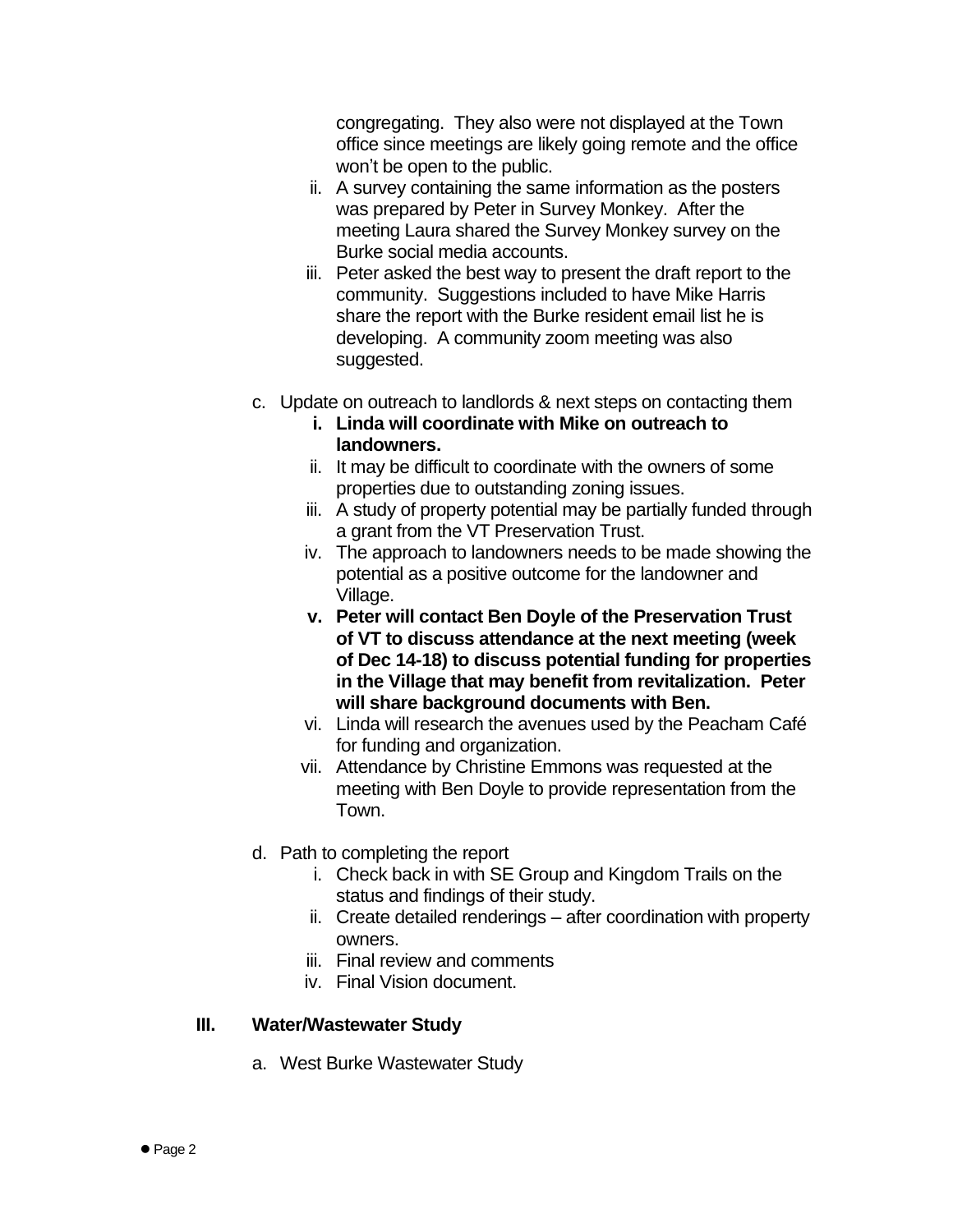- i. UVM Consulting Archaeology Program (UVM CAP) needs to come do test pits at the Town office site.
- **ii. Andrea will contact UVM CAP to determine schedule for completing test pits and locations. Dig safe to be refreshed prior to digging pits.**
- iii. UVM CAP test pits would be 2-3 feet by 2-3 feet and be excavated down in 10cm increments.
- iv. Des asked that the school be involved if schedule allows.
- **v. Andrea will coordinate with Des and Sophie at Burke Town School as soon as a schedule for the test pits is known.**
- vi. Properties also need to be reviewed for historic structures. All areas of disturbance are either previously disturbed or in the case of the School street site, mowed grass.
- **vii. Andrea will send photos of Mike's gas to Lynnette for the Division of Historic Preservation to review.**
- **viii. Lynnette will send the Environmental Information Document (EID) to Christine Emmons for signature.**
- **ix. Andrea, Lynnette and Amy will meet separately to discuss the test pit excavation contract.**
- b. East Burke
	- **i. Andrea will contact Mike Harris to begin outreach to East Burke property owners so the environmental clearances process can begin for those properties.**
- IV. Next meeting?
	- a. Date will be determined after checking with Ben Doyle on availability so he can attend. Goal to meet sometime between December 14-18.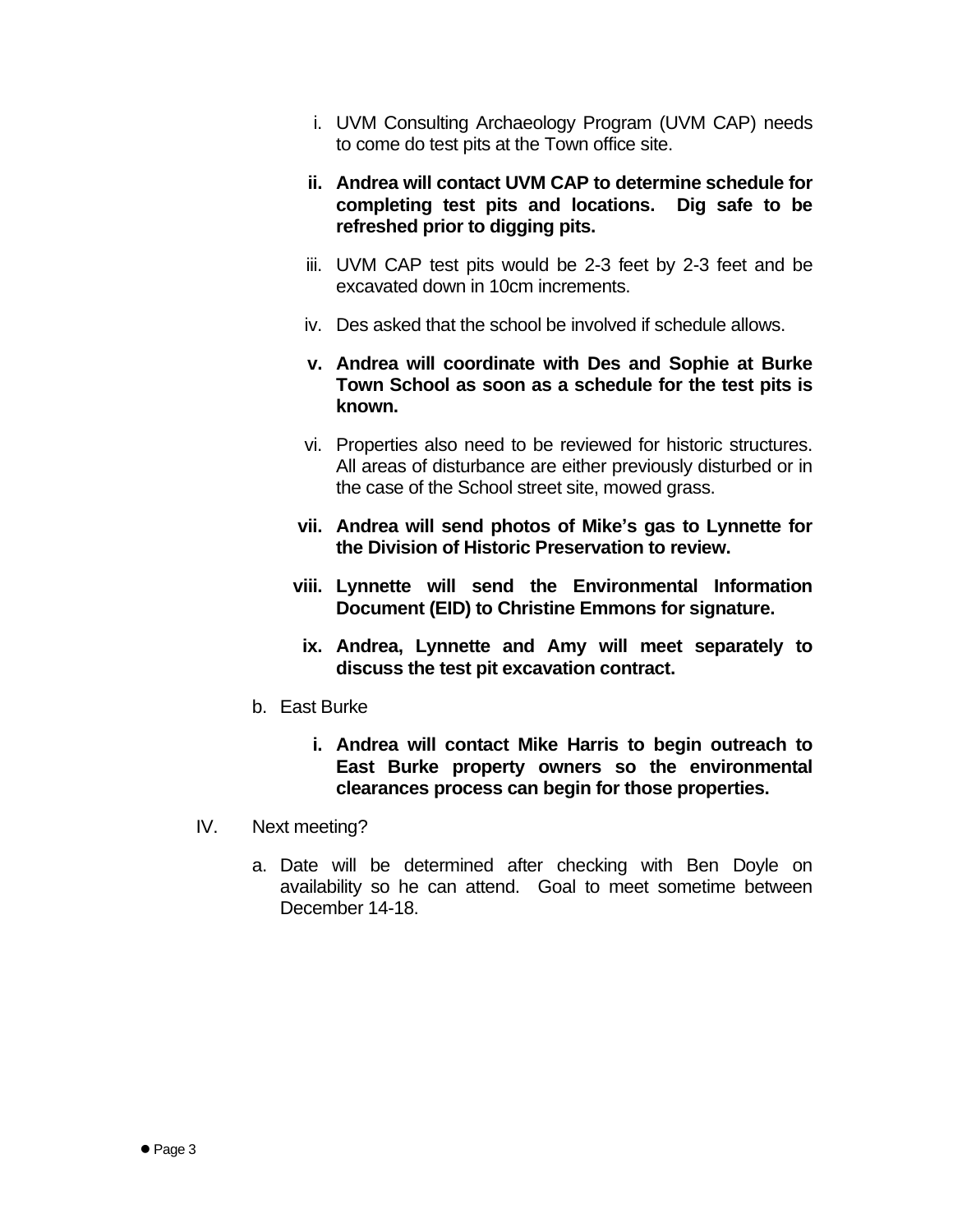## AGENDA

- a. Submittal of Phase 1 report
- b. Update on community outreach
- c. Other thoughts about additional community outreach
- d. Update on outreach to landlords & next steps on contacting them
- e. Path to completing the report



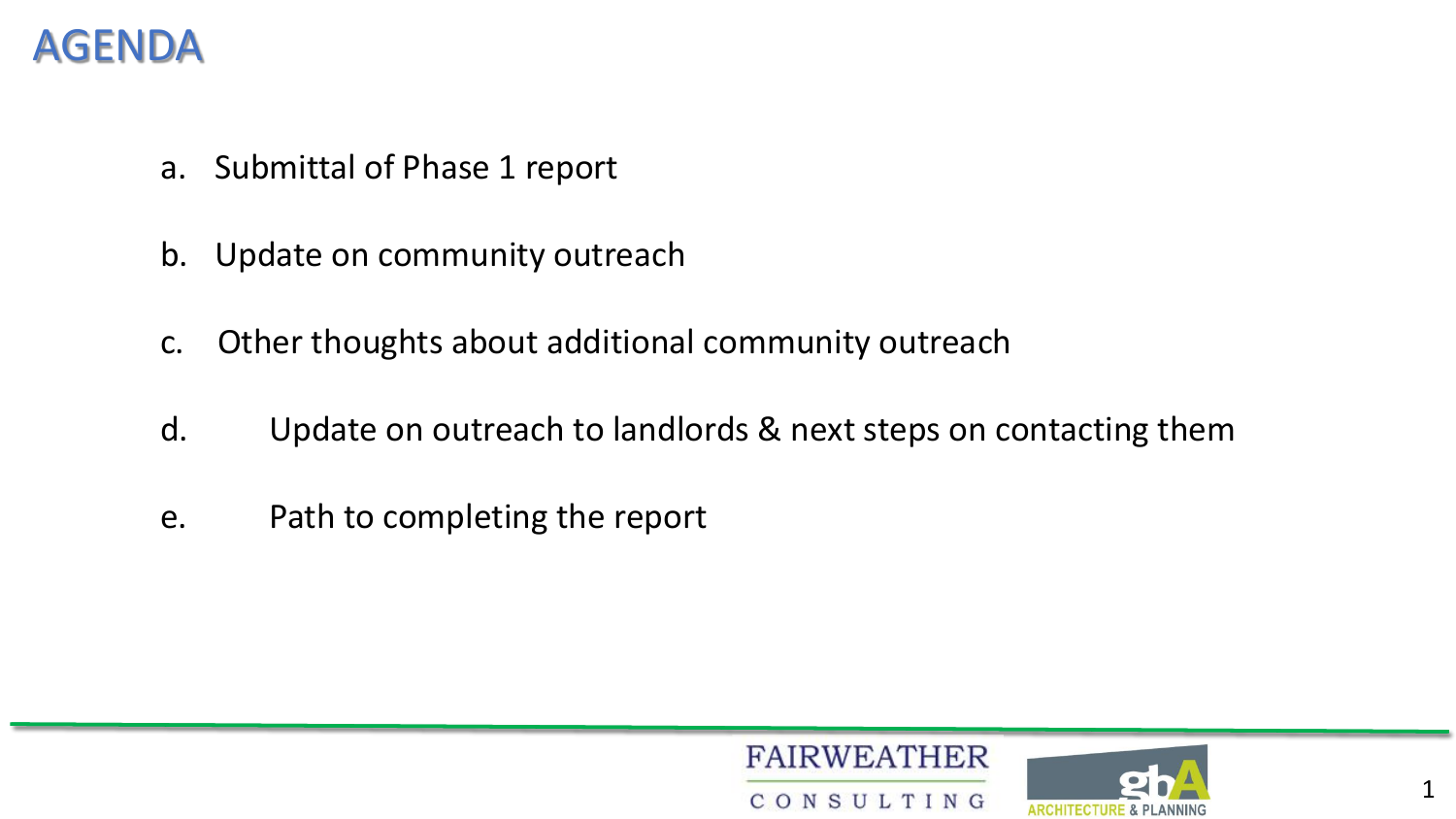# Submittal of Phase 1 Report

West Burke will be a mixed-use pedestrian-friendly village center providing goods and services to area residents as well as visitors in such sectors as hospitality & dining, services, outdoor recreation and housing to meet the needs of all residents.

The Village's physical development pattern will revive, reinforce and build upon West Burke's historic character while providing connections to historic features and recreation opportunities.

Figure 1. Preliminary Draft Development Concept for Burke Village.

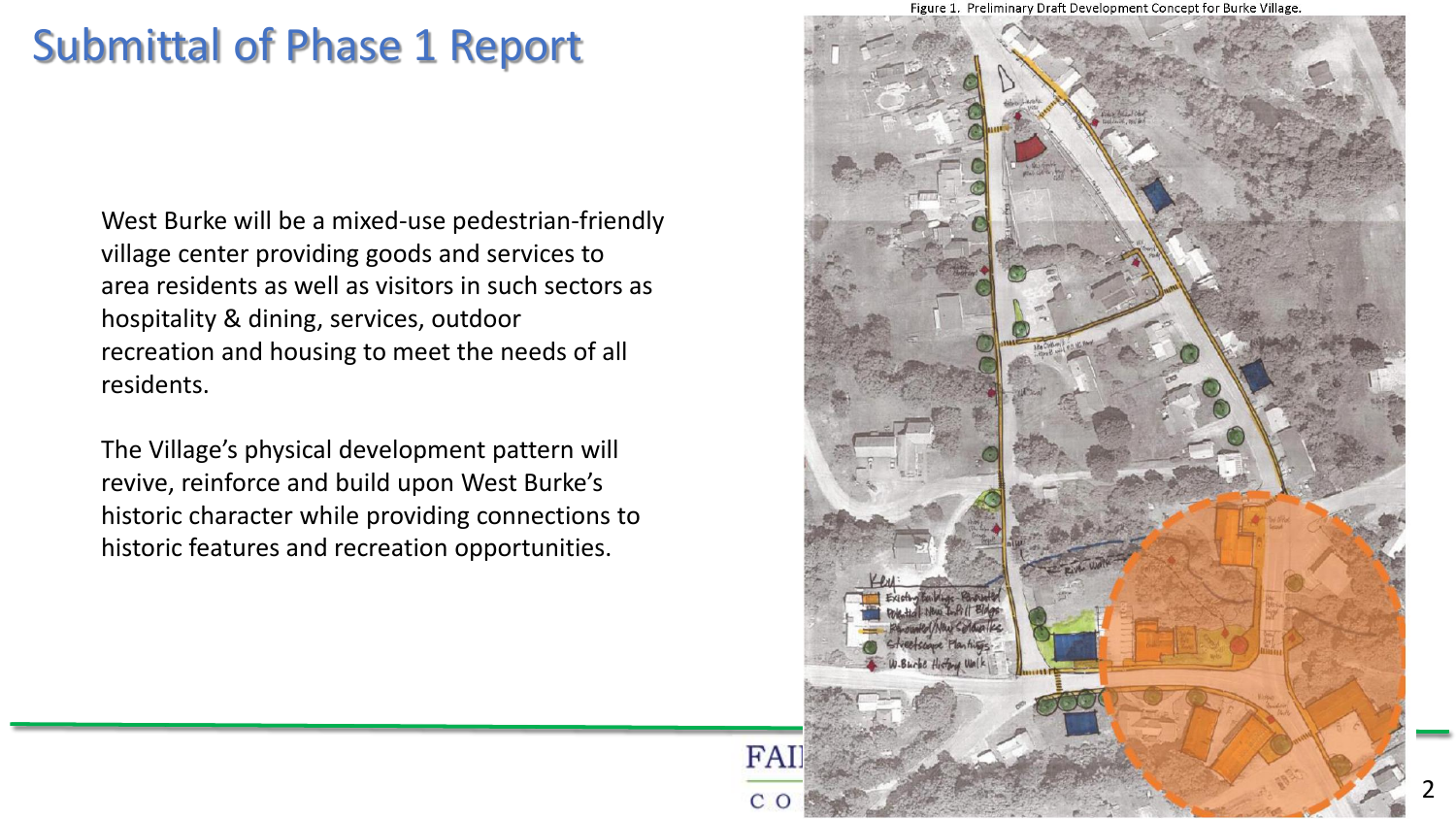# Update on Community Outreach

Any luck on Election Day?

Any survey responses?

How do we present draft vision to community?





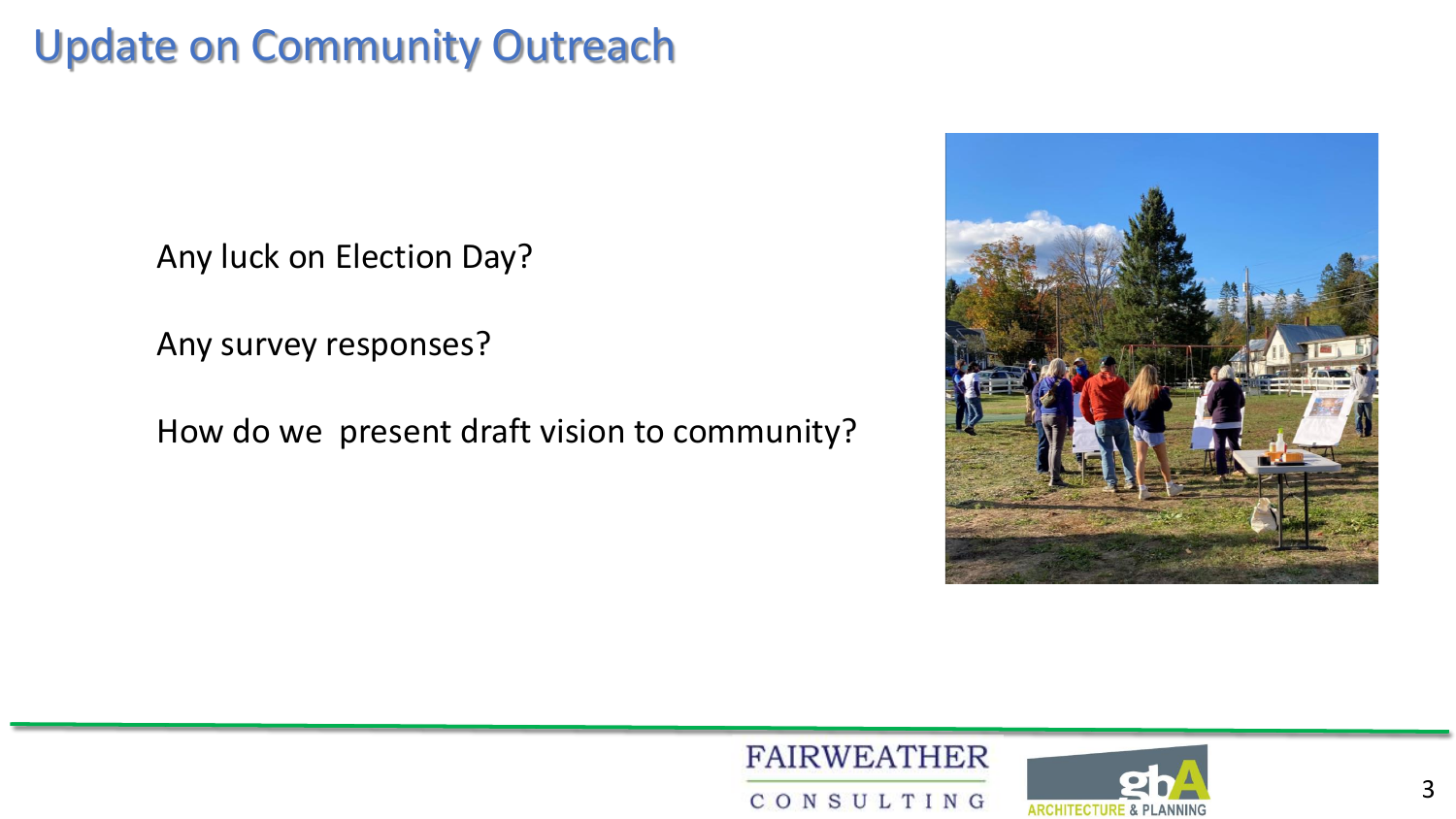# Update on Outreach to Landlords

Have any been contacted?

Any responses?

Next steps?